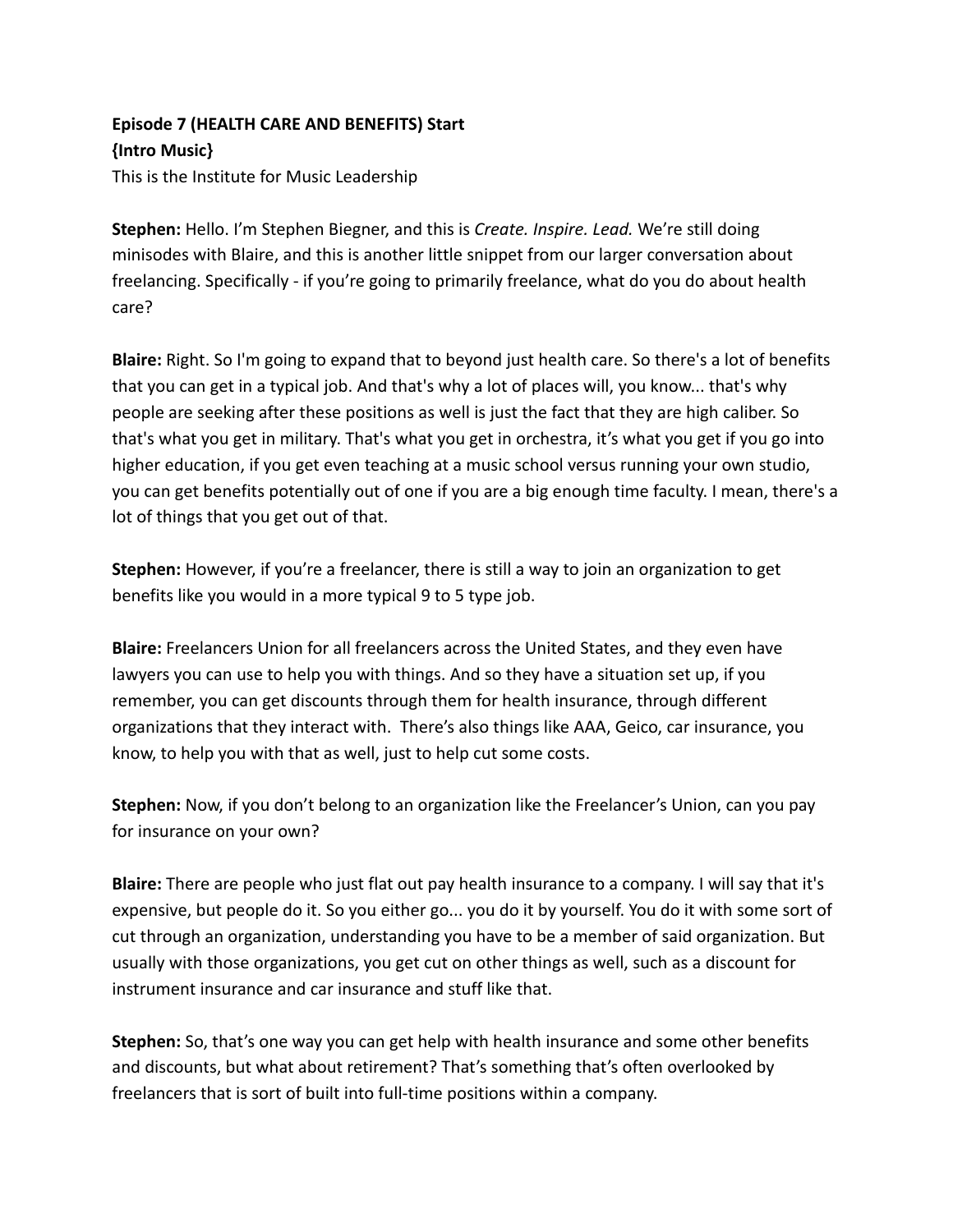**Blaire:** But when it comes to retirement, that is one of those things that when talking to freelancers, a lot of people had wished they had started earlier because it's not one of those things that they're thinking about necessarily or putting aside money. And if you're in a business, it's a 401k, if you're in a nonprofit profit it's a 4O3b... And so those are just automatic cuts out of your paycheck that get put aside. And then usually your organization invests in it too. So you can almost double your amount fairly quickly. You can actually put in money for your own retirement fund. And the one that I recommend, especially for young students, is a Roth IRA, which essentially means that you put money in after taxes have been taken out.

**Stephen:** That's important because unlike a 401k or 403b - two types of retirement accounts in traditional jobs - your money going into a Roth IRA has already been taxed. That means when you go to take it out several decades later, you've already paid taxes on that money. For 401ks or 403bs, usually that money is deposited pre-tax, so you'll owe taxes not on the small amounts that went in each week, but on the much larger accrued amount of money sitting in your retirement fund.

**Blaire:** So imagine sitting there and accruing and accruing and accruing and then it gets taxed when it's thousands of dollars later. A Roth IRA is something that you can put in just a little bit and you determine, OK, great. This month I had extra gigs. I'm going to put a bunch of money into this. It's already been taxed, and you can put it in there and then take it out later and it doesn't get hit. So you take a hit early, but then you don't take a hit later when it's worth a lot more.

**Stephen:** There are lots of ways to get a Roth IRA. We'll include a link to some helpful resources if you want to get started. Usually there's a base amount you need to deposit to get started. In some cases you can run them yourself, and in others, you can hire someone to manage your money for you. You just have to figure out what's right for you.

**Blaire:** But nonetheless, putting money aside is really, really important. Also, as an individual freelancer, studio teacher, gigger, however you want to call yourself, it's also might be important for you, even if you do get a 401k, just as an extra support system for yourself.

**Stephen:** As a freelancer, benefits may take a little more work because you're not getting everything from one single organization.

**Blaire:** You might have to piecemeal together from a freelancer union or American Federation for Musicians, for instance. They actually help with a life insurance. So they have this cool plan